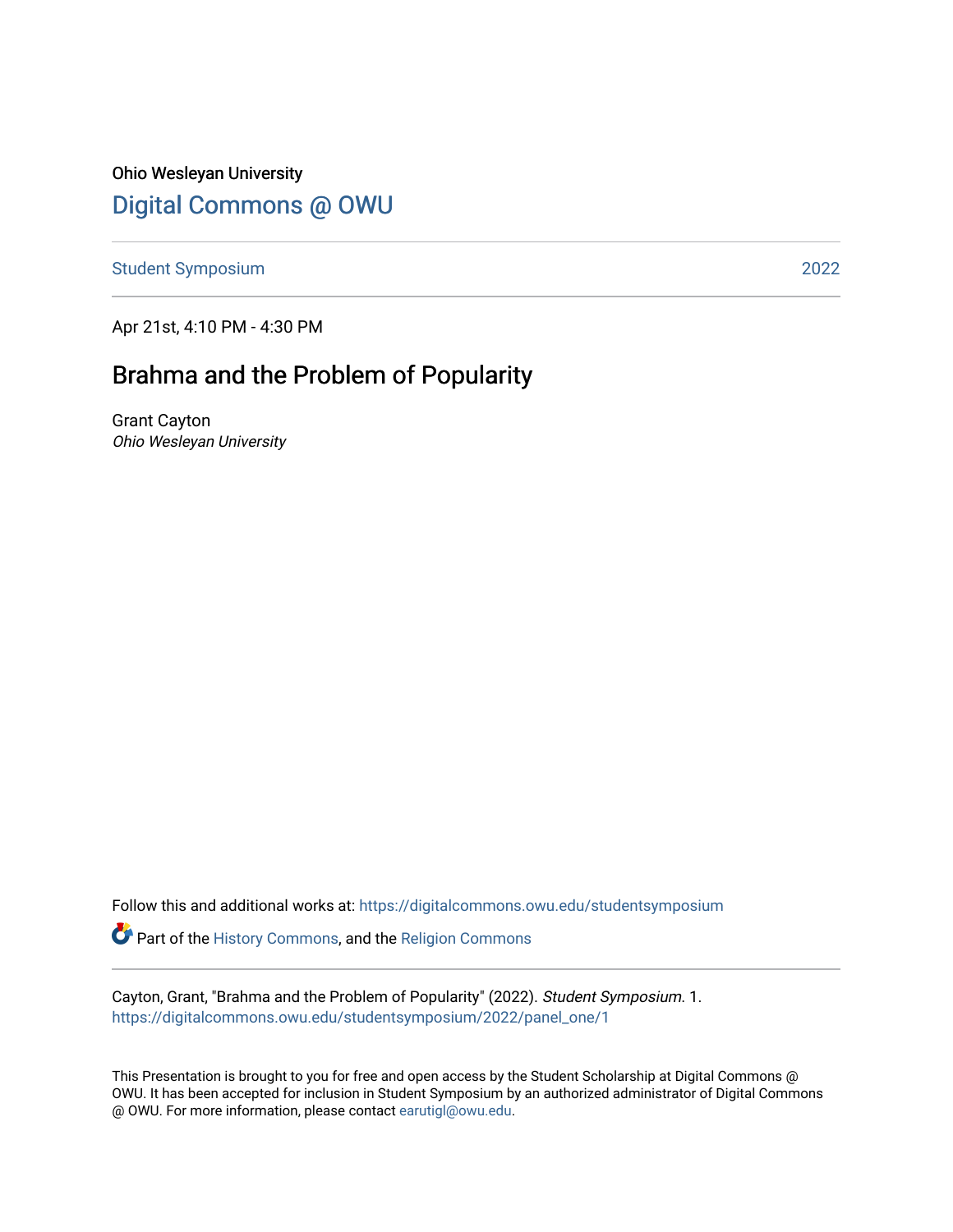

Brahma and the Problem of Popularity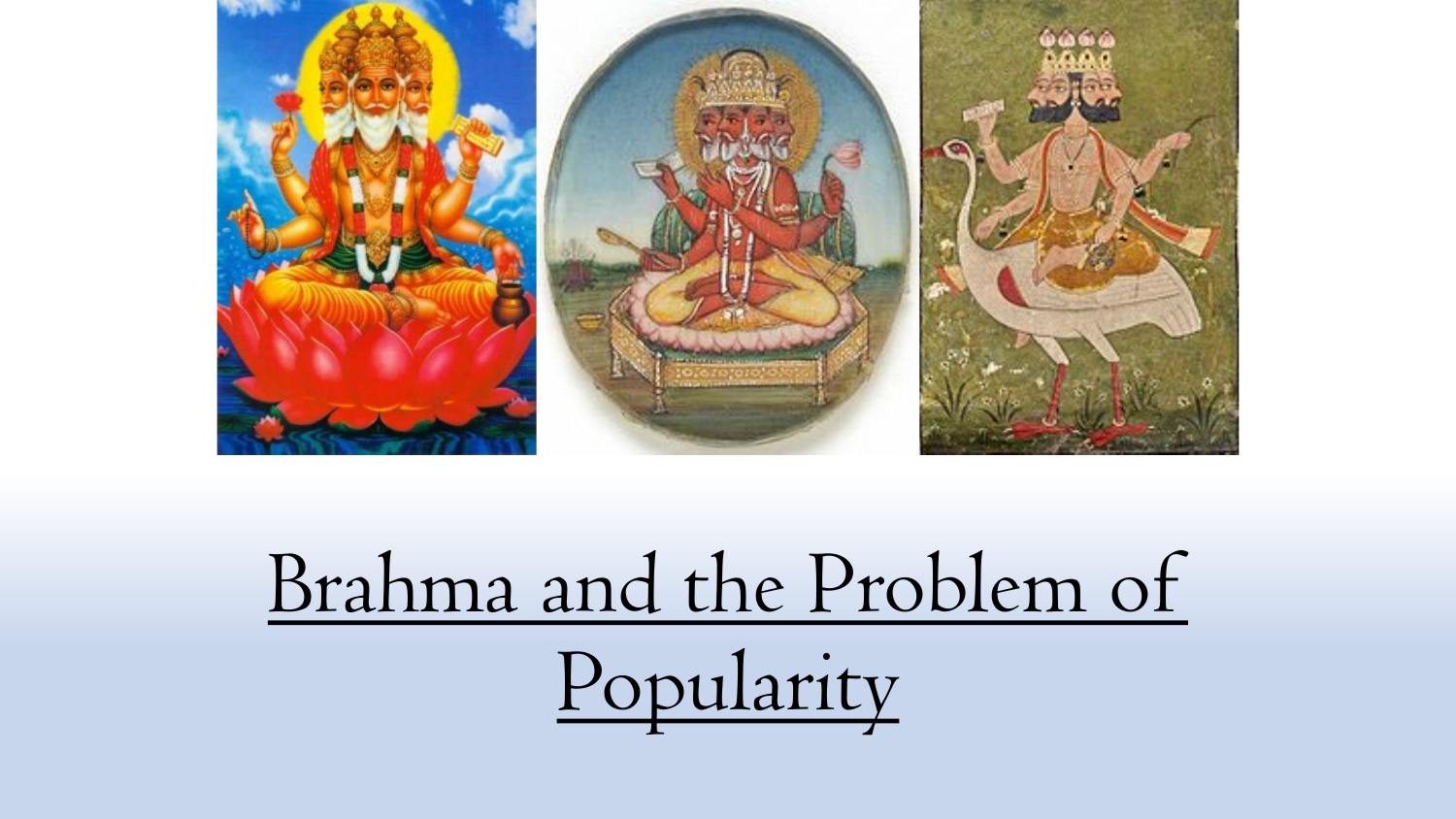

 $\hat{\theta}$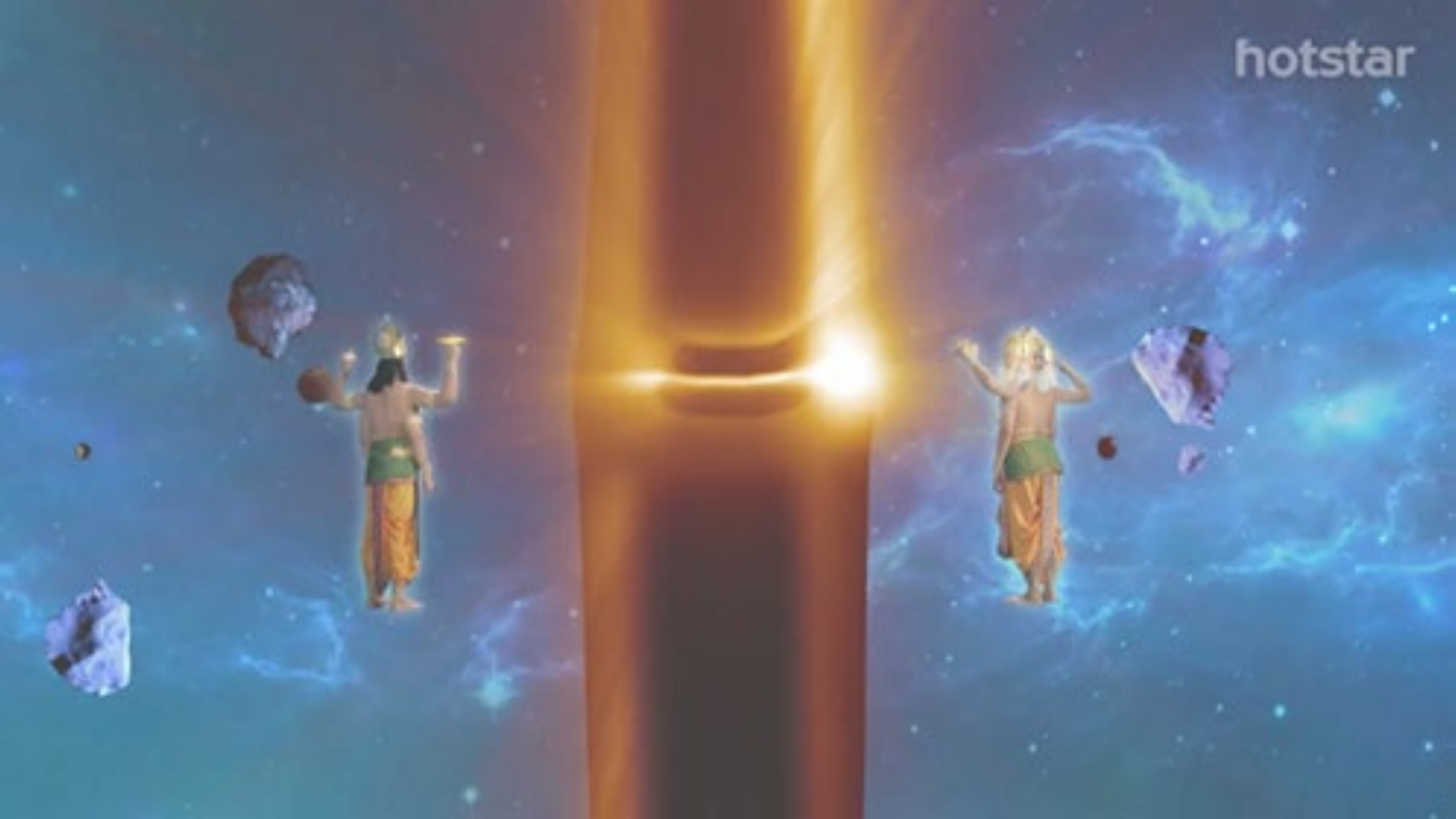

## The Problem

- Brahma is the god responsible for creation.
- He is a member of the Trimurti along with Vishnu and Shiva.
- Brahma possesses virtually no followers.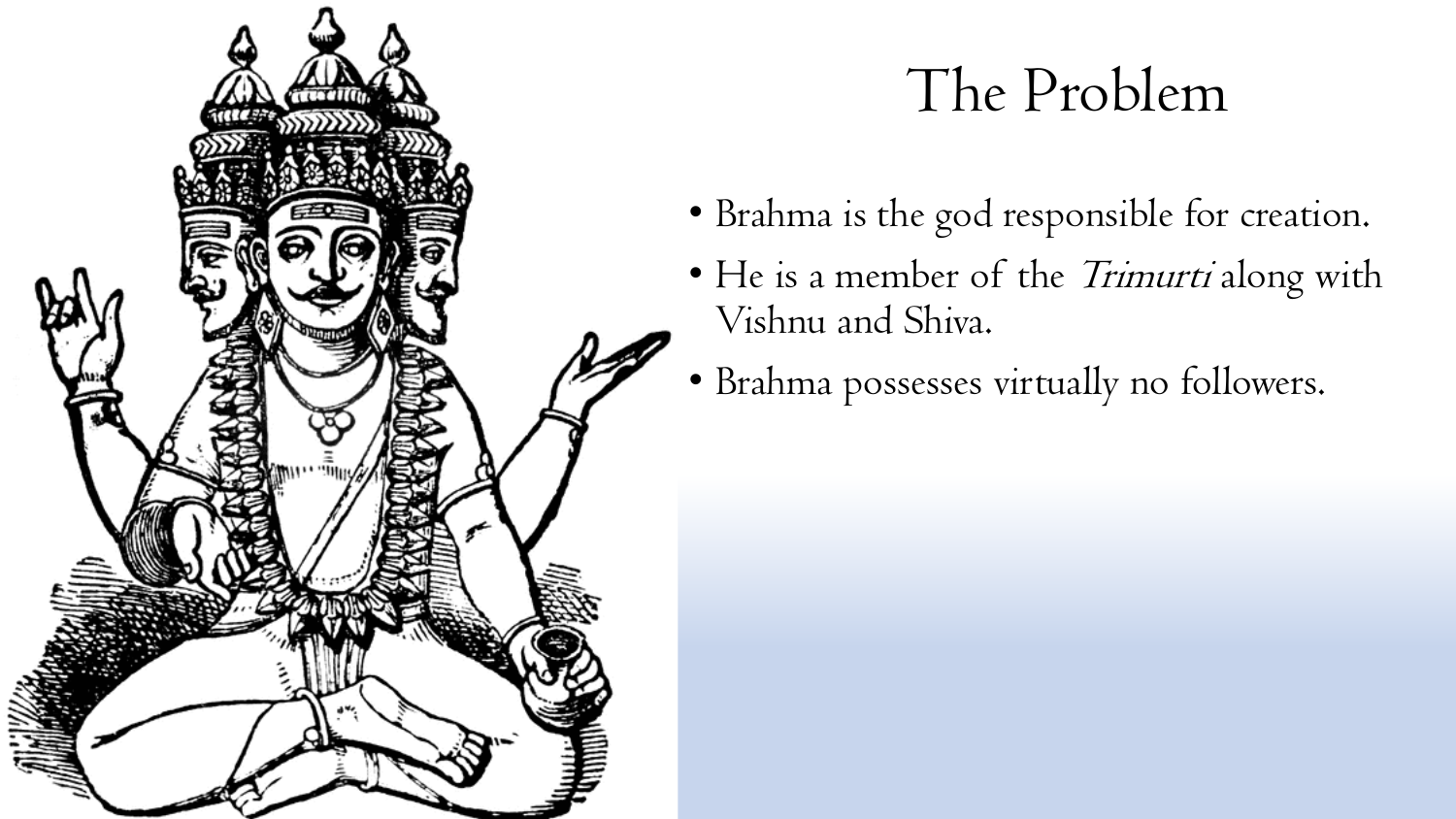## Samsara, Moksha, and Bhakti

- Souls become attached to this world through action, causing reincarnation.
- *Moksha* is liberation from reincarnation, and is often achieved through bhakti.
- · Bhakti is loving devotion to a god. Brahma lacks an appreciable bhakti movement.

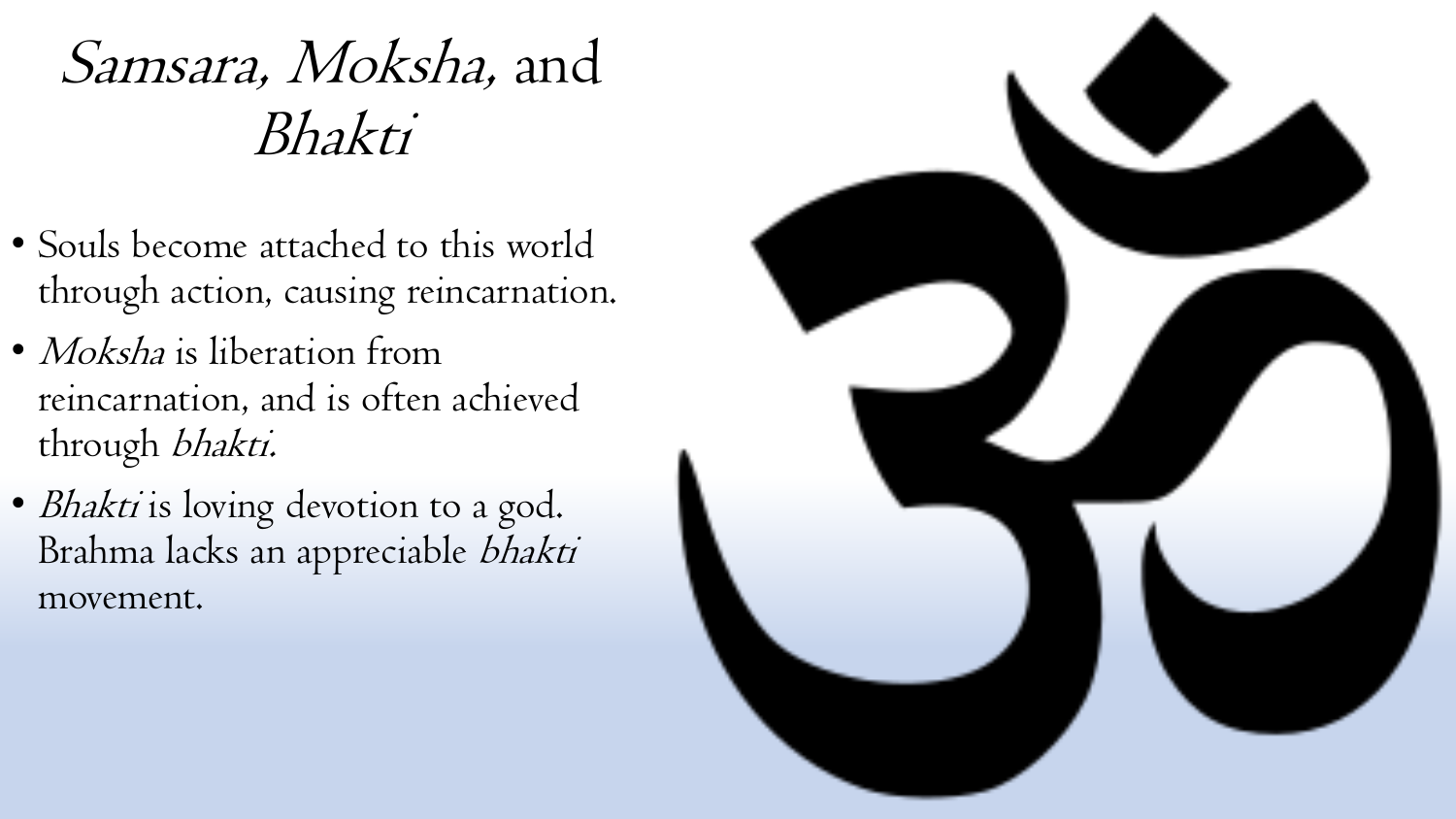# Possible Causes For Brahma's Unpopularity

- Certain scholars agree Brahma once had followers.
- Scholar Greg Bailey hypothesizes that Brahma may be too connected to worldly values to serve as a *bhakti* god.
- Km. Rajani Mishra argues that Brahma has nothing to offer after creation is complete.
- Other cults may have absorbed aspects of Brahma's religion, making him redundant.



#### The front face of Pushkar's Brahma temple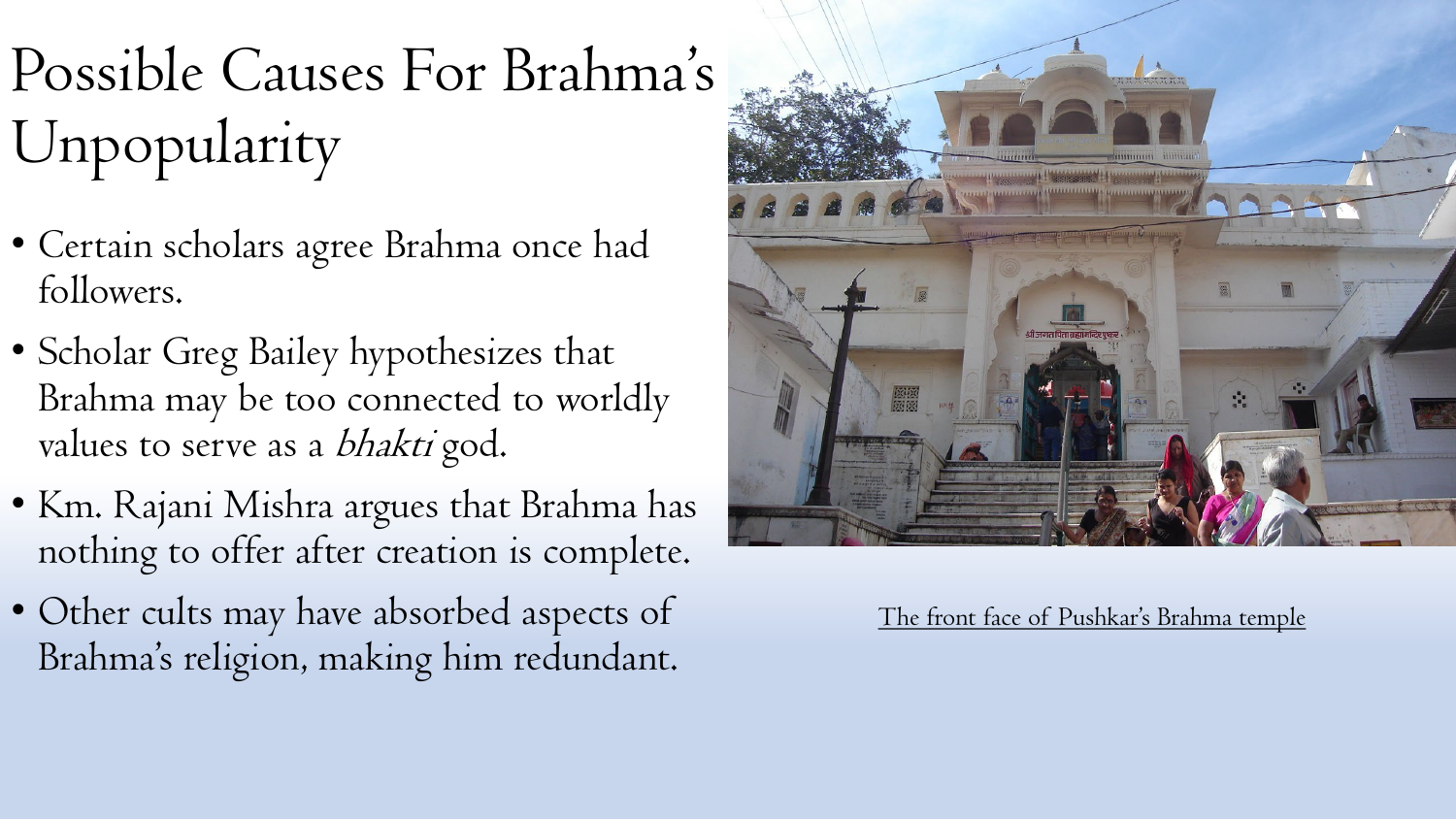

# What do Modern Hindus Think?

- I investigated the cause of Brahma's unpopularity with the help of American Hindus.
- They evaluated scholarly theories and provided their own explanations.
- No definitive reason was found, but many theories emerged.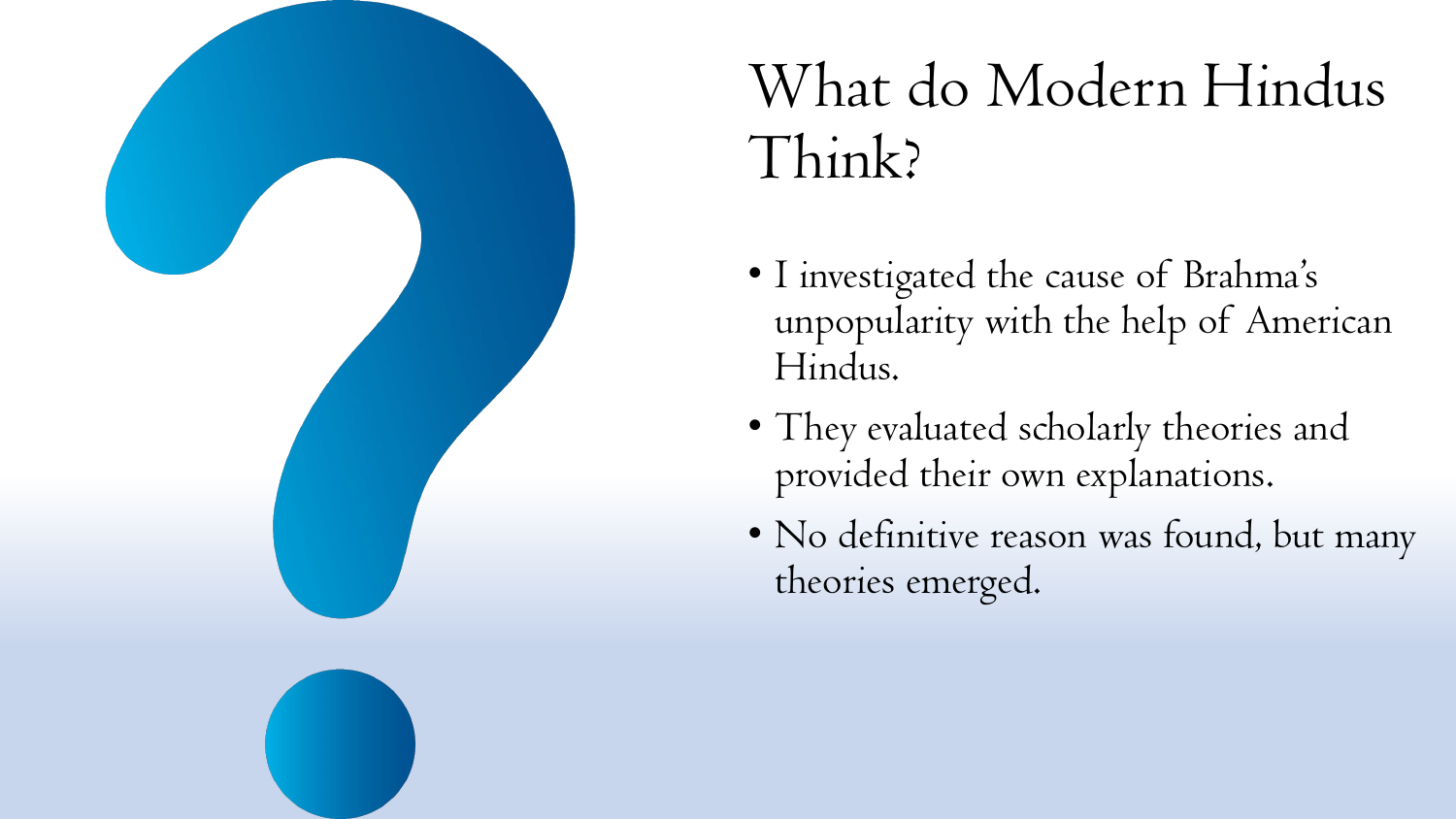## Theories

### Respect for Brahma

- All subjects showed great respect for Brahma.
- Members of ISKCON saw him as one of Lord Vishnu's greatest servants.
- Brahma is seen as equal to Vishnu and Shiva by most others
- Those who see him in a negative light do not have the full picture.

### Brahma and Worldly Values

- Bailey's theory proved controversial among subjects.
- Very few subjects felt myths of Brahma's immorality influenced their opinion of him.
- Some subjects stated that Brahma could not give *moksha* as his role is a worldly one, but others saw him as enlightened and otherworldly.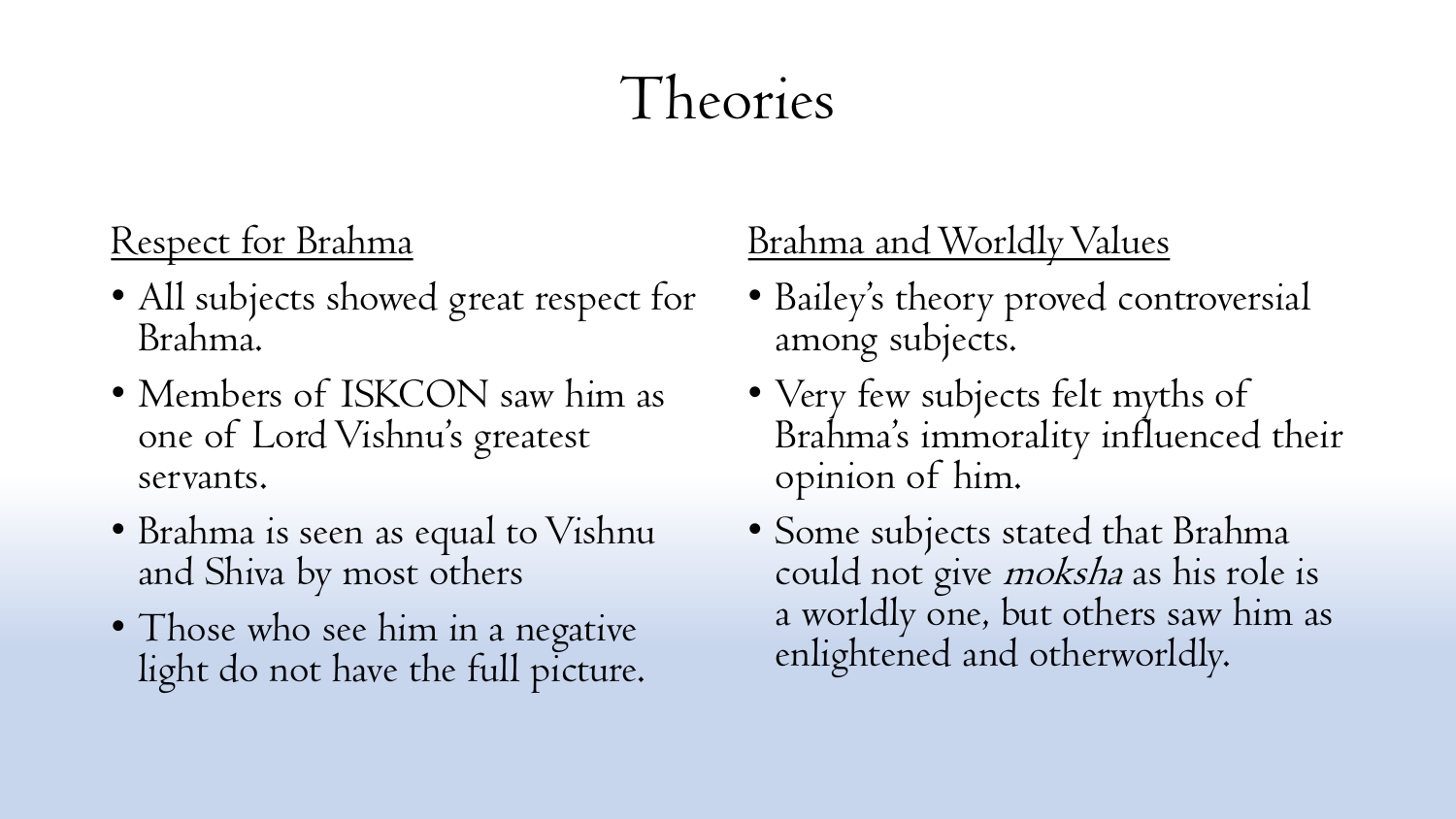# Theories (Cont.)

#### Bramha's Cosmological Position

- Some subjects suggest that Brahma's role does not attract worship.
- Members of ISKCON see Vishnu as the only god deserving of *bhakti* worship.
- Others feel that with creation complete, Brahma has nothing more to give.

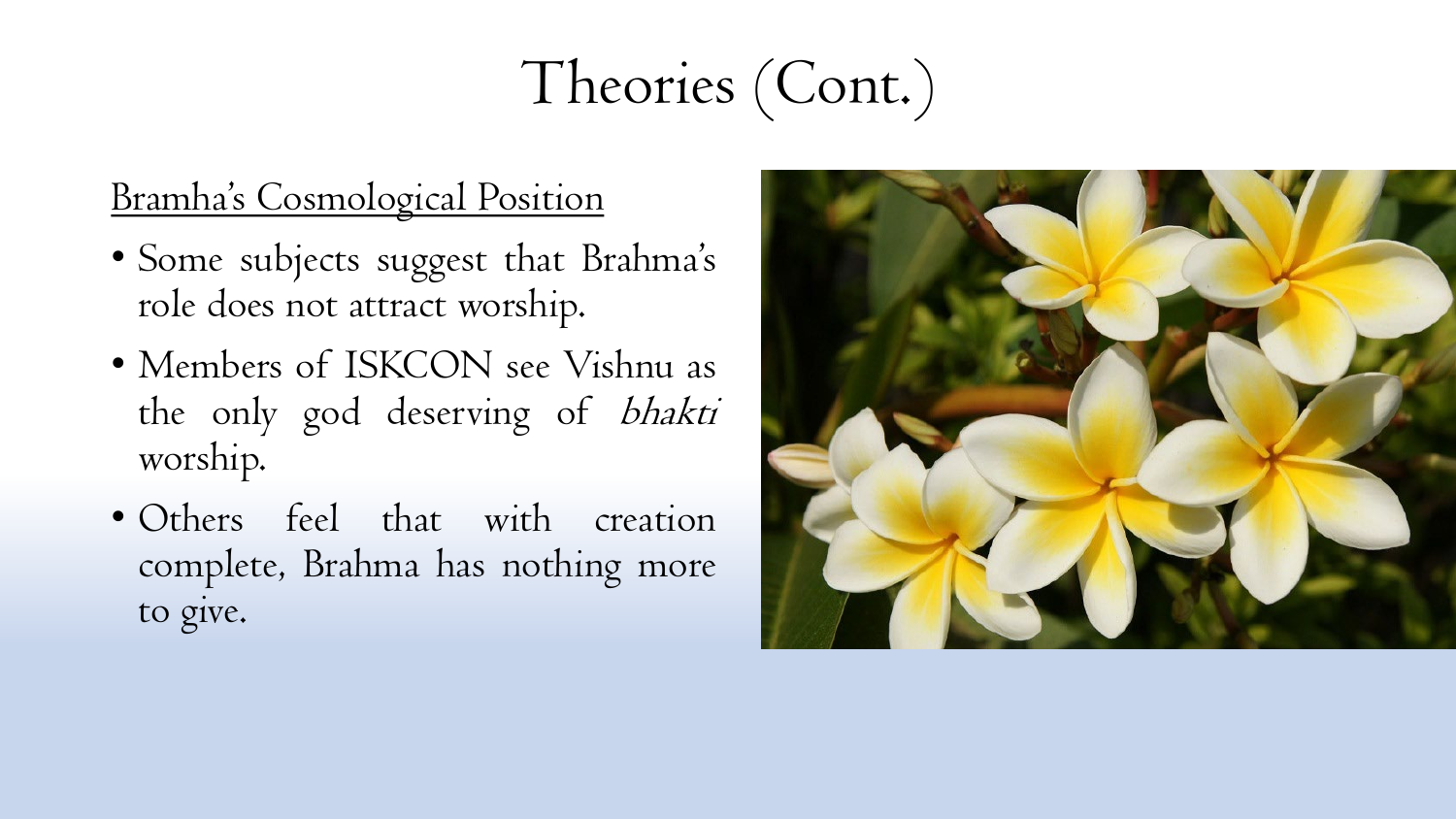### A Historical Cause?

- Based on archeological evidence and textual analysis, some scholars believe Brahma possessed a cult in northern and western India from 400 B.C. to 1300 A.D.
- Several subjects referenced stories that explained Brahma's lack of worship, indicating an attempt to justify Brahma's position by other cults.
- Some subjects claimed that certain myths of Brahma were meant to slander his character.
- Other evidence suggests an attempt to transfer Brahma mythology to Vishnu and Shiva.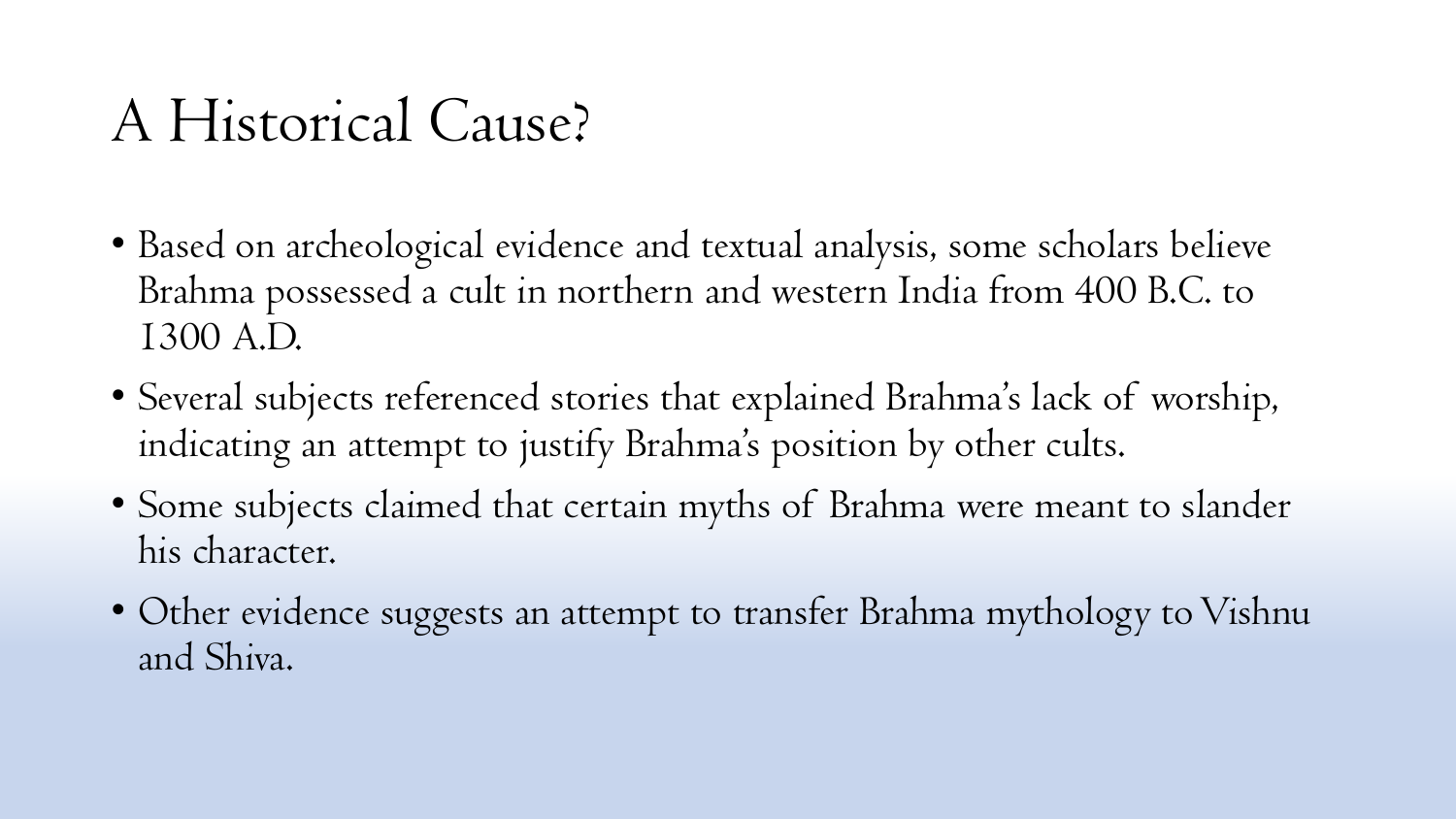### In Conclusion

• History is complex and multifaceted.

• Brahma's unpopularity can be traced to multiple causes.

• Brahma's position reminds us of a fundamental truth.

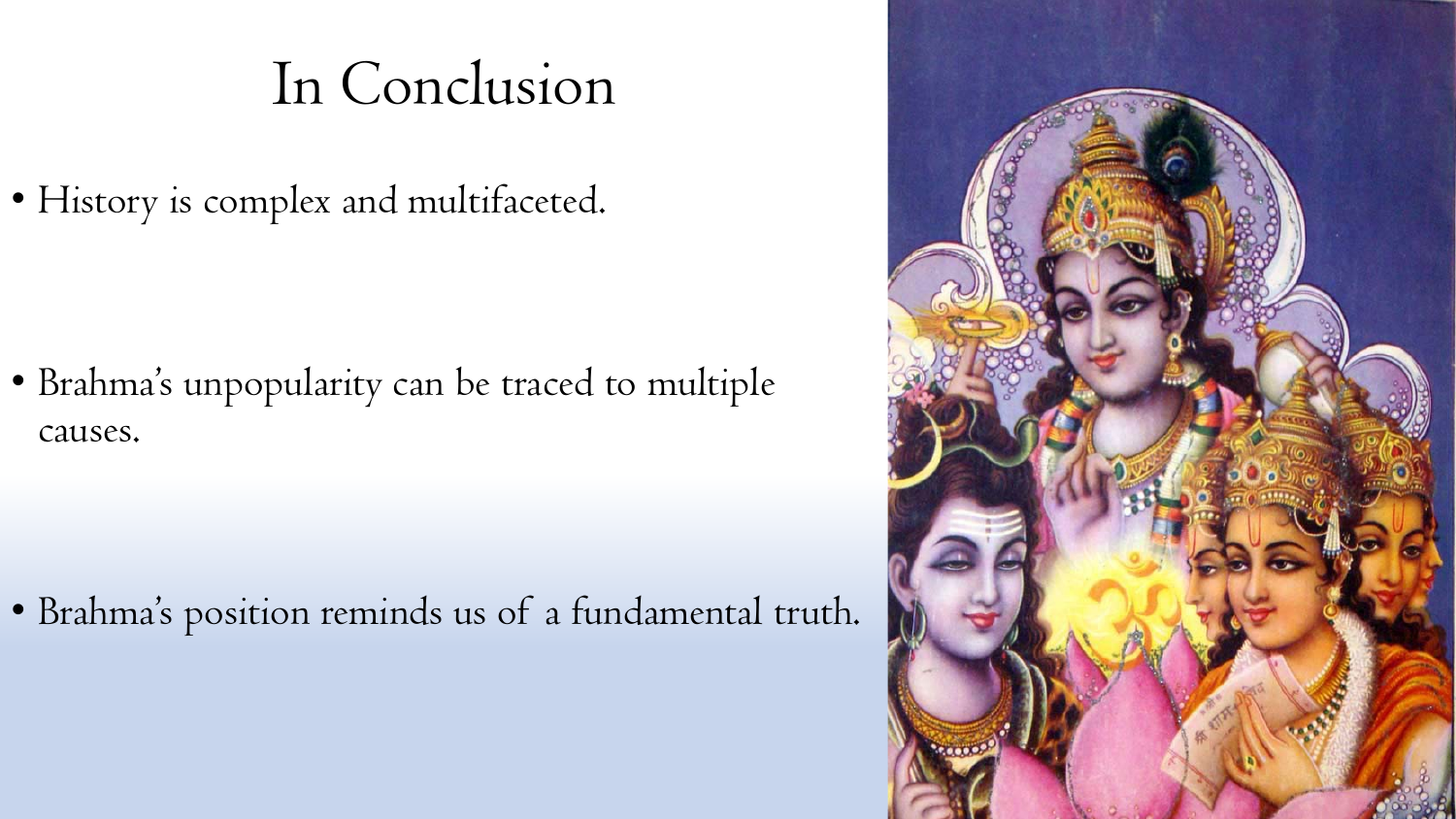### Citations

- "A roundel of Brahma." *Wikipedia,* April 19 2022, https://en.wikipedia.org/wiki/Brahma#/media/File:A\_roundel\_of\_Brahma.jpg.
- Bailey, Greg. The Mythology of Brahma. Delhi: Oxford University Press, 1983.
- "Brahma Deva." Vedanta Red Zambala, April 19 2022, https://vedanta.redzambala.com/devas/brahma-brahma-deva.html.
- "Brahma on hamsa." *Wikipedia,* April 19 2022, https://en.wikipedia.org/wiki/Brahma#/media/File:Brahma\_on\_hamsa.jpg.
- Dasgupta, S. N. Hindu Mysticism. Radford, VA, Wilder Publications, 2008.
- Doniger, Wendy. On Hinduism. New York: Oxford University Press, 2014.
- Doniger O'Flaherty, Wendy. Shiva: The Erotic Ascetic. New York: Oxford University Press, 1973.
- Embree, Ainslie T., ed. *The Hindu Tradition: Readings in Oriental Thought*. New York: Vintage Books, 1966.
- "Front Facade of Brahma Temple in Pushkar." *findmessages.com,* April 19 2022, http://cdn.findmessages.com/images/2016/02/138front-facade-of-brahma-temple-in-pushkar.jpg.
- Hawley, John Stratton, and Donna Marie Wulff. *Devi: Goddesses of India*. Berkeley: University of California Press, 1996.
- Jyotirlinga. Mews, [April 19, 2022, https://mews.in/wp-content/uploads/2021/04/main-qimg-](https://mews.in/wp-content/uploads/2021/04/main-qimg-8998834c178f459ae3602751e75c6c91.png)8998834c178f459ae3602751e75c6c91.png.